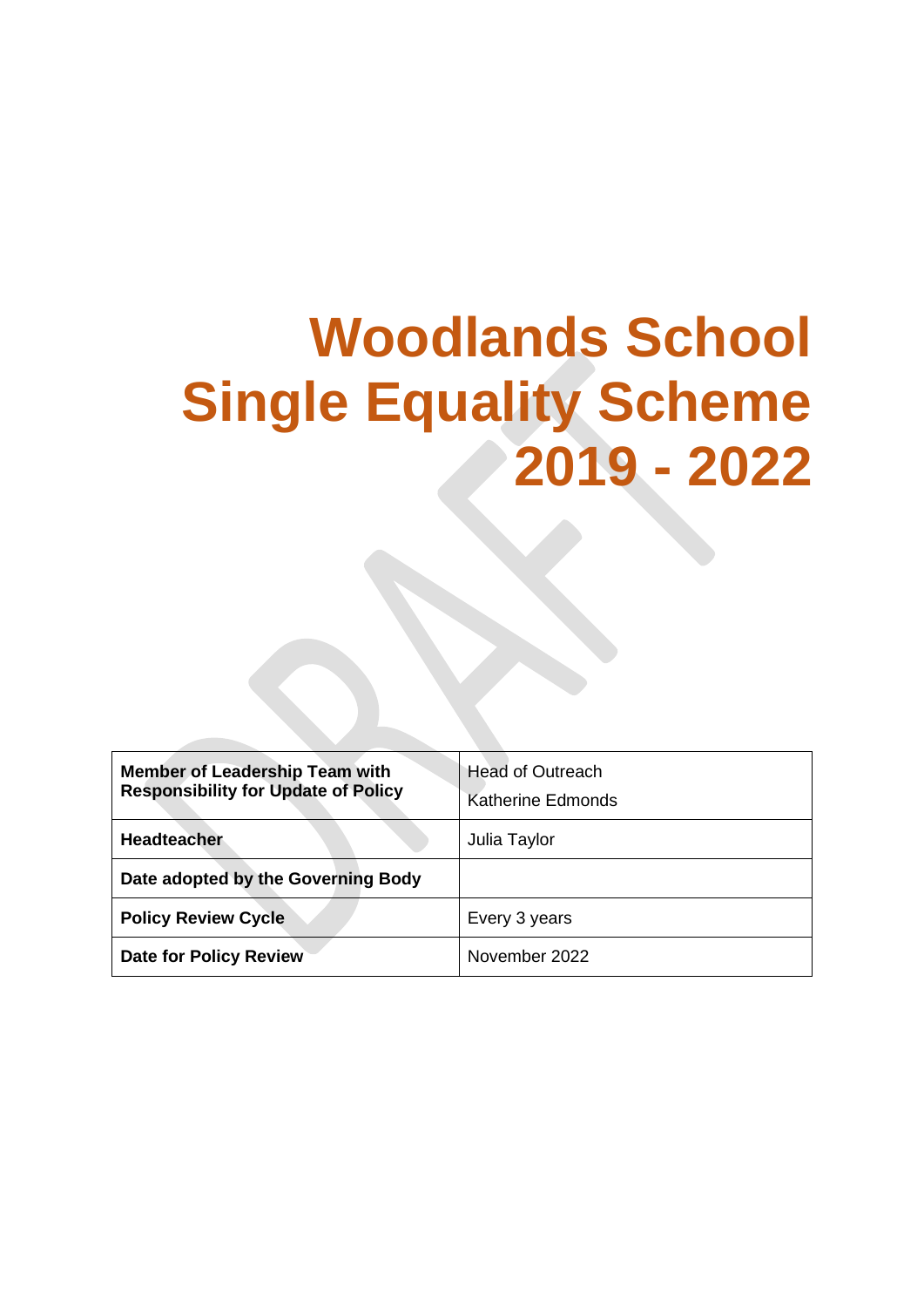#### **Introduction**

The Single Equality Scheme outlines Woodlands School's approach to promoting equality and diversity. At Woodlands School we are committed to ensuring equality of education and opportunity for all students, staff, parents and carers receiving services from the school, irrespective of race, gender, disability, faith or religion or socio-economic background. We aim to develop a culture of inclusion and diversity in which all those connected to the school feel proud of their identity and able to participate fully in school life.

This Single Equality Scheme brings together the school's approach for promoting equality so that no group or individual feels excluded or does not achieve their potential. The scheme therefore includes students, staff, governors, parents/carers and other users of our school facilities.

#### **Purpose**

The Equality Act 2010, which came into force on 1 October 2010, replaces the existing antidiscrimination laws with a single Act. As such, Woodlands School Single Equality Scheme replaces previous equality policies. This Singe Equality Scheme enables us to achieve an overarching action plan to eliminate discrimination and harassment which covers all six equality strands:

- Race
- Disability
- **Gender**
- Religion or Belief
- Sexual Orientation
- Age

It also aims to improve equality for those who face less favourable socio-economic circumstances (Students in receipt of pupil premium) and to incorporate the requirements for an Accessibility Plan as a single document. It also reflects our duties to promote community cohesion.

#### Definition of disability

- The 2010 Act abandons the previous list of capacities and defines a disabled person as someone who has 'a physical or mental impairment which has a substantial or long-term adverse effect on his or her ability to carry out normal day-to-day activities'.
- The Act allows disabled pupils to be treated more favourably than non-disabled pupils and in some cases requires this to be done, by making reasonable adjustments to put pupils on a level footing with those without a disability.

Through this scheme we aim to:

- Eliminate discrimination, harassment, victimisation and any other conduct that is prohibited
- Advance equality of opportunity between persons who share a relevant 'protected characteristic' and persons who do not share it
- Foster good relations between persons who share a relevant 'protected characteristic' and persons who do not share it.

The purpose of our Single Equality Scheme is to fulfil the duties to promote equality for people with 'protected characteristics', and embed fairness and equality at the heart of our school community and in all aspects of our policies, provision and practice. We recognise the need for the Single Equality Scheme to be anticipatory within the single equality duties which means that we think ahead about how our policies, provision and practice may affect different members of our school.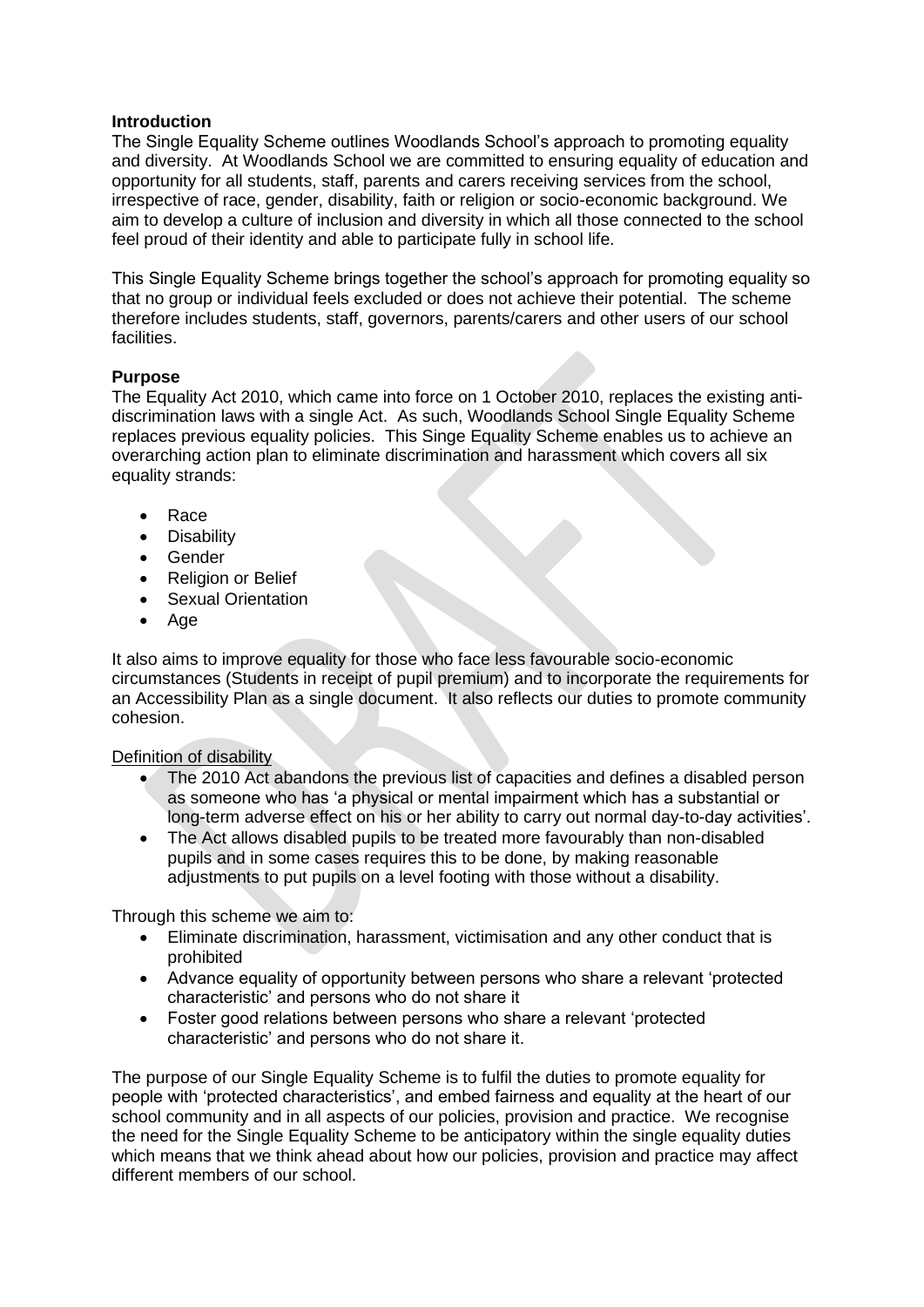While this Single Equality Scheme meets these legislative requirements, Woodlands School has long recognised the importance of ensuring that its policies and procedures are effective in promoting equality and tackling discrimination.

The Single Equality Scheme sets out in detail how Woodlands School intends to meet its statutory duties and follow best practice. It is effectively a strategy and action plan which summarises Woodlands School's approach to equality across the whole school community.

We have produced our Single Equality Scheme (SES) and Action Plan to cover a three-year period from 2019 to 2022. We will report on the progress and impact of our scheme annually and prepare a new three year plan from 2022.

#### **The School Context – What sort of school are we?**

Woodlands School provides specialist education for pupils with Social, Emotional and Mental Health Needs (SEMH). Woodlands School is a Shropshire Local Authority (LA) Specialist School catering for pupils aged 7 - 16 who have an Education, Health and Care Plan (EHCP), which specifically identifies the young person as having difficulties relating to Social, Emotional and Mental Health Difficulties (SEMH).

Woodlands Wem can accommodate up to 56 pupils on a non-residential basis and has classrooms that can accommodate up to 8-12 pupils and a number of specialist rooms, e.g. science laboratory, art room, DT room and a food technology room. There are extensive grounds and pupils have access to outside learning through activities such as gardening and bee keeping. On-site there are also a range of sports facilities including football, tennis courts and a gym.

Woodlands Oswestry is a KS2 provision for up to 12 pupils with a primary area of need being identified as SEMH. This small school shares a site with a mainstream primary school.

Woodlands Bishops Castle is located within the grounds of The Community College in Bishops Castle and through the kind support of the Governors and Headteacher of the Community College, the provision benefits from use of several shared resources. It is a KS2 provision for up to 10 pupils with a primary area of need being identified as SEMH.

#### Equality Data 2019

Gender data:

- 56 male pupils
- 12 female pupil
- 12 male staff
- 39 female staff

Socio-economic backgrounds data:

- Woodlands Wem, approximately 46% of pupils are entitled to Pupil Premium Grants (PPG) and 12% are Children in Care.
- At Woodlands Bishop's Castle 87.5% of pupils are PPG
- At Woodlands Oswestry 14% entitled to PPG and 14% are children in care.
- Attainment levels of pupils can be found in data files
- Most pupils have English as their primary language
- Most pupils are White British, 2 students are White and Black Caribbean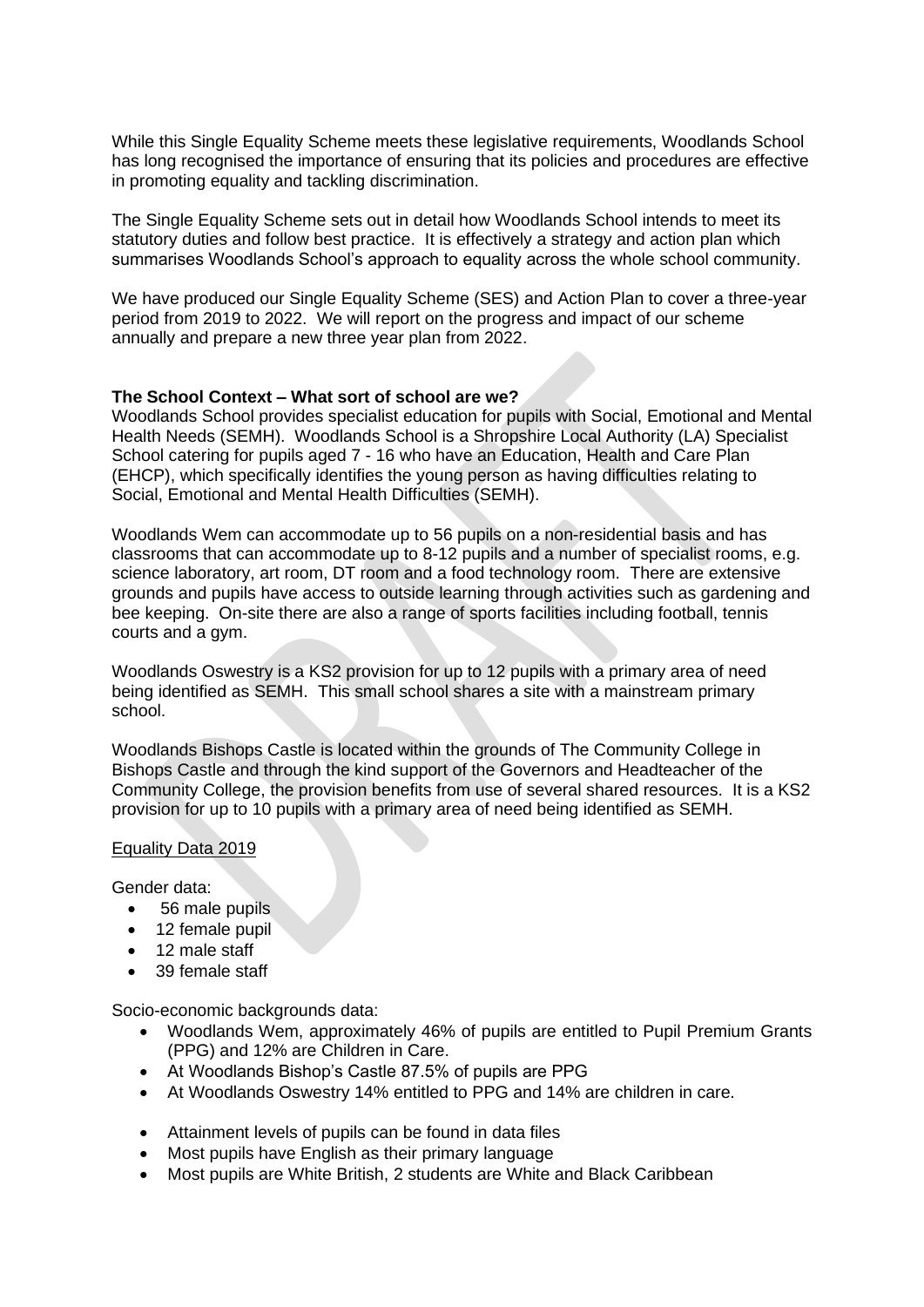#### **Meeting our duties**

Under the old statutory duties all schools have responsibilities to promote race, disability and gender equality. The table below demonstrates the similarities in the old duties. The new Equality Duty for public bodies is not significantly different:

| <b>Race equality</b>                                                                                                                                  | <b>Disability equality</b>                                                                                                                                                                                                                                                                                                                                                                                                                                              | <b>Gender equality</b>                                                                                                                                                                                                                                                                                                                                                                                                                                                                                             | Age, sexual orientation,<br>religion and belief                            |
|-------------------------------------------------------------------------------------------------------------------------------------------------------|-------------------------------------------------------------------------------------------------------------------------------------------------------------------------------------------------------------------------------------------------------------------------------------------------------------------------------------------------------------------------------------------------------------------------------------------------------------------------|--------------------------------------------------------------------------------------------------------------------------------------------------------------------------------------------------------------------------------------------------------------------------------------------------------------------------------------------------------------------------------------------------------------------------------------------------------------------------------------------------------------------|----------------------------------------------------------------------------|
| Eliminate unlawful<br>discrimination<br>Promote equality of<br>opportunity<br>Promote good relations<br>between people of different<br>racial groups. | Eliminate unlawful<br>$\bullet$<br>discrimination<br>Promote equality of<br>$\bullet$<br>opportunity<br>Promote positive attitudes<br>$\bullet$<br>towards disabled people<br>Eliminate disability-related<br>$\bullet$<br>harassment<br>Encourage participation by<br>disabled people in public life<br>Take steps to take account of<br>disabled peoples' disabilities,<br>even where that involves<br>treating disabled people more<br>favourably than other people. | Eliminate unlawful<br>discrimination<br>Promote equality of<br>opportunity between men and<br>women, girls and boys.<br>Transgendered people are<br>explicitly covered by the<br>gender equality duty.<br>The term transgendered<br>$\bullet$<br>refers to a range of people<br>who do not feel comfortable<br>with their birth gender.<br>The school will respect the<br>confidentiality of those<br>seeking gender re-assignment<br>and will provide a supportive<br>environment within its school<br>community. | Eliminate unlawful<br>discrimination<br>Promote equality of<br>opportunity |

#### Accessibility (See Appendix 1)

There is additional specific disability legislation in relation to disabled pupils and accessibility which means we must plan strategically over time to:

- Increase access to the curriculum
- Make improvements to the physical environment of the school to increase access
- Make written information accessible to pupils in a range of different ways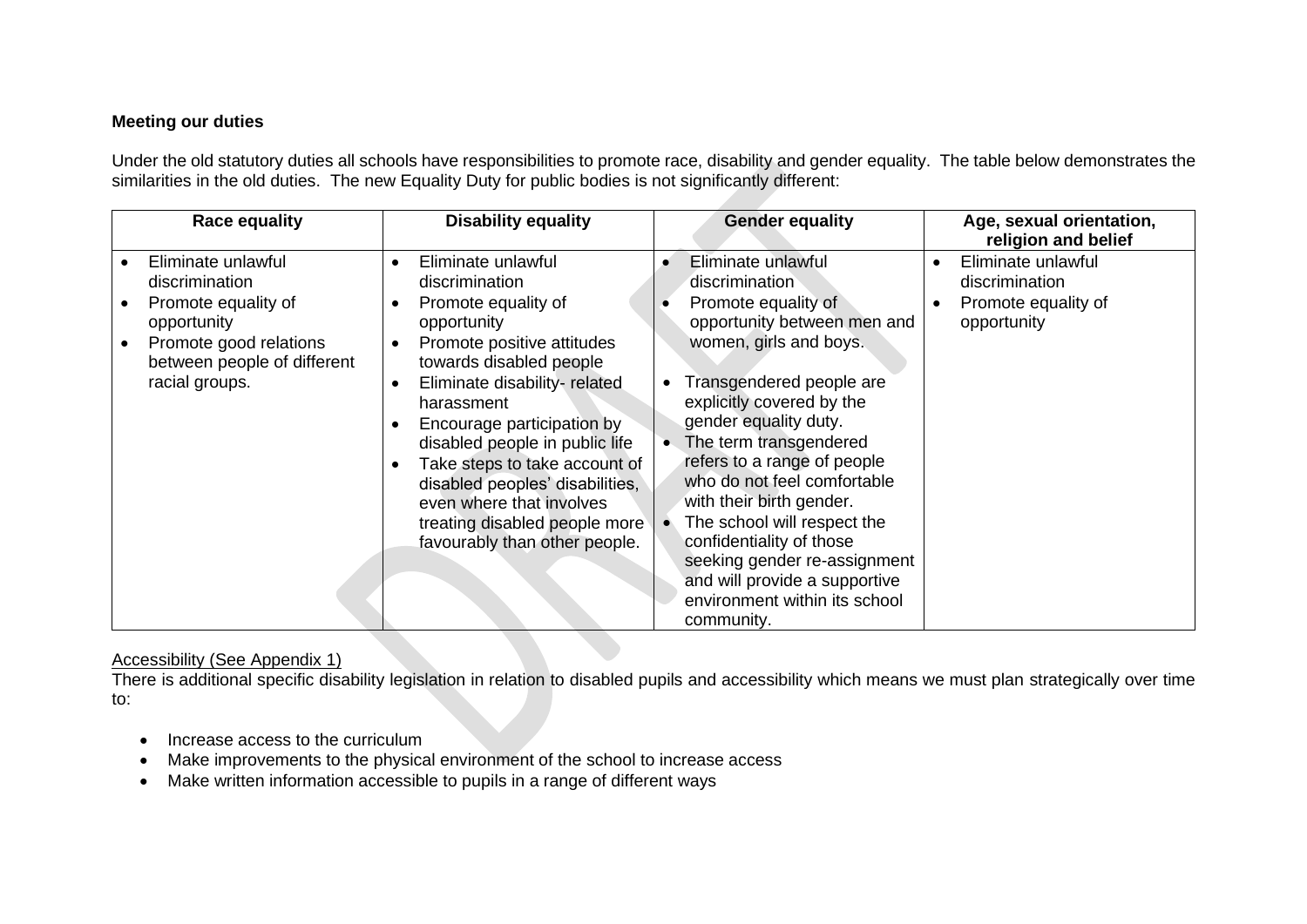#### **Roles and Responsibilities**

#### The Governing Body

To ensure that the school complies with statutory requirements of equalities legislation and that this Scheme and Action Plan meet those duties. Specifically:

- The governing body has set out its commitment to equal opportunities in this plan and it will continue to do all it can to ensure that the school is fully inclusive to pupils, and responsive to their needs based on race, gender and disability.
- The governing body seeks to ensure that people are not discriminated against when applying for jobs at our school on grounds of race, gender or disability.
- The governors take all reasonable steps to ensure that the school environment gives access to people with disabilities, and also strive to make school communications as inclusive as possible for parents, carers and pupils.
- The governors welcome all applications to join the school, whatever a child's socioeconomic background, race, gender or disability.
- The governing body ensures that no child is discriminated against whilst in our school on account of their race, sex or disability.

#### The Headteacher

To implement this Scheme, ensuring staff are aware of their responsibilities, that they are given necessary training and support and to report progress to the governing body. Specifically:

- The Headteacher ensures that all appointments panels give due regard to this plan, so that no-one is discriminated against when it comes to employment or training opportunities.
- The Headteacher promotes the principle of equal opportunity when developing the curriculum, and promotes respect for other people and equal opportunities to participate in all aspects of school life.
- The Headteacher treats all incidents of unfair treatment and any incidents of bullying or discrimination, including racist incidents, with due seriousness.
- To review this scheme and the action plan annually, updating at least every third year, sooner if indicated in outcome of review.

#### SLT

- To co-ordinate day-to-day responsibility for the implementation of this scheme ensuring equality within each remit.
- To co-ordinate day-to-day responsibility for the implementation of this scheme and revision of the action plan, ensuring equality of academic outcomes for different student groups.

#### Teaching Staff

- To promote an inclusive and collaborative ethos in the school in accordance with our ethos and values enabling students to access learning and maximise their progress
- Challenge inappropriate language and behaviour, responding appropriately to incidents of discrimination and harassment
- Ensure appropriate support for children with additional needs, and maintain a good level of awareness of equalities issues.

#### **Students**

• To treat each other with respect, to explore diversity with a healthy and positive approach, to value diversity, to speak out if they witness or are subject to any inappropriate language or behaviour or feel that they have been treated unfairly.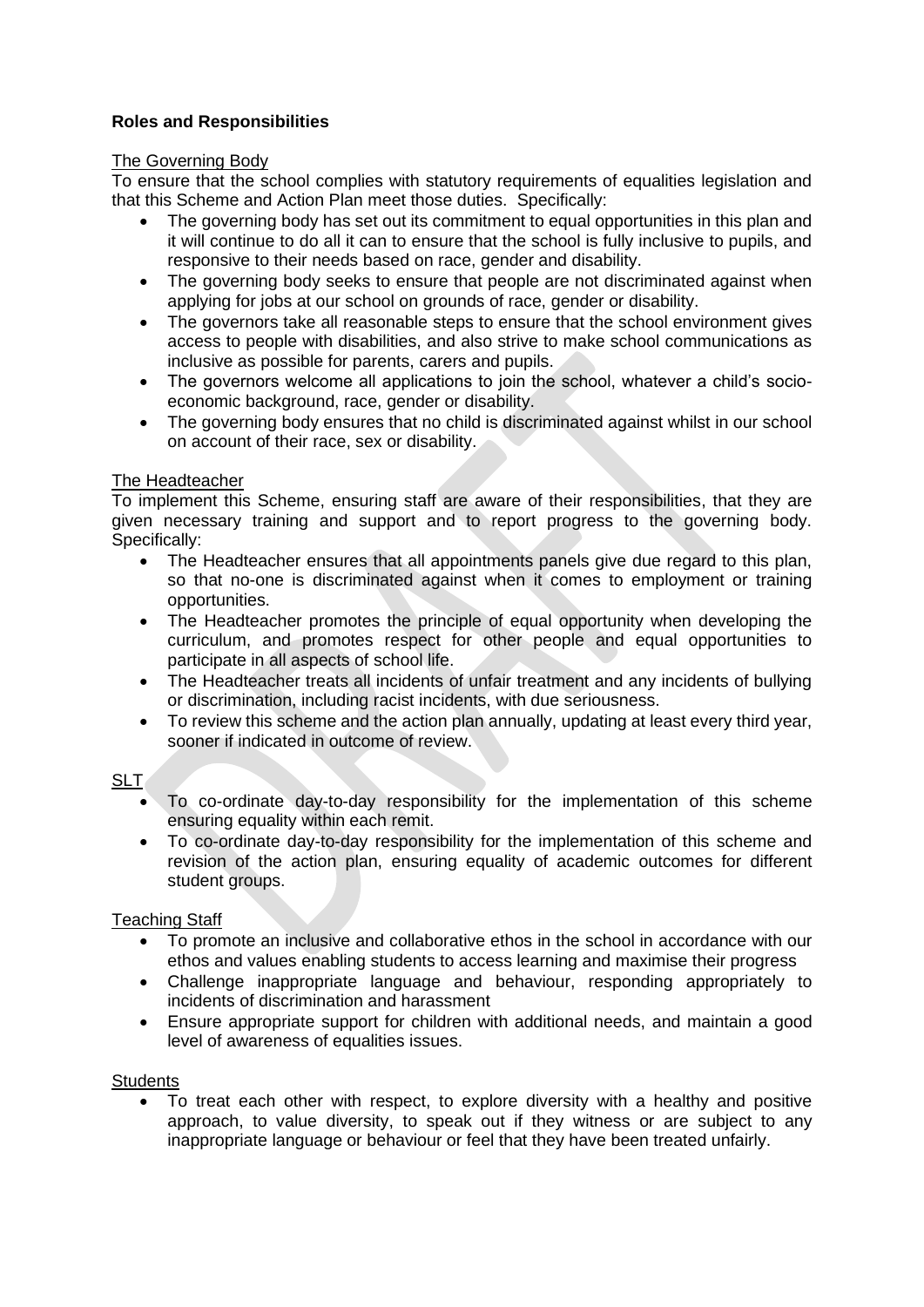#### **Monitoring and Review**

We will review the scheme annually through the Standards Committee of the Governing Body during the autumn term. The findings will be published through our website.

Adjustments to our scheme will be made accordingly. We will monitor and review by:

- ensuring our employment practice is legal and fair to all
- analysing the examination performance for all groups of learners
- analysing attendance and exclusion data for all groups of learners
- analysing the achievement and participation in extra-curricular activities and attendance at school for all groups of learners
- analysing the views of parents and other community groups who use the school **facilities**
- analysing the improvements made to our physical environment and the extent to which this increases access for all groups in our wider community celebrating what we have achieved in relation to promoting our Community Cohesion Action Plan

The Scheme is available on the school website and a copy can also be requested from the School Office or alternatively we can email it to you.

The Scheme can also be made available in different formats if requested (e.g. in Braille, simplified language, on audio-tape or video-tape).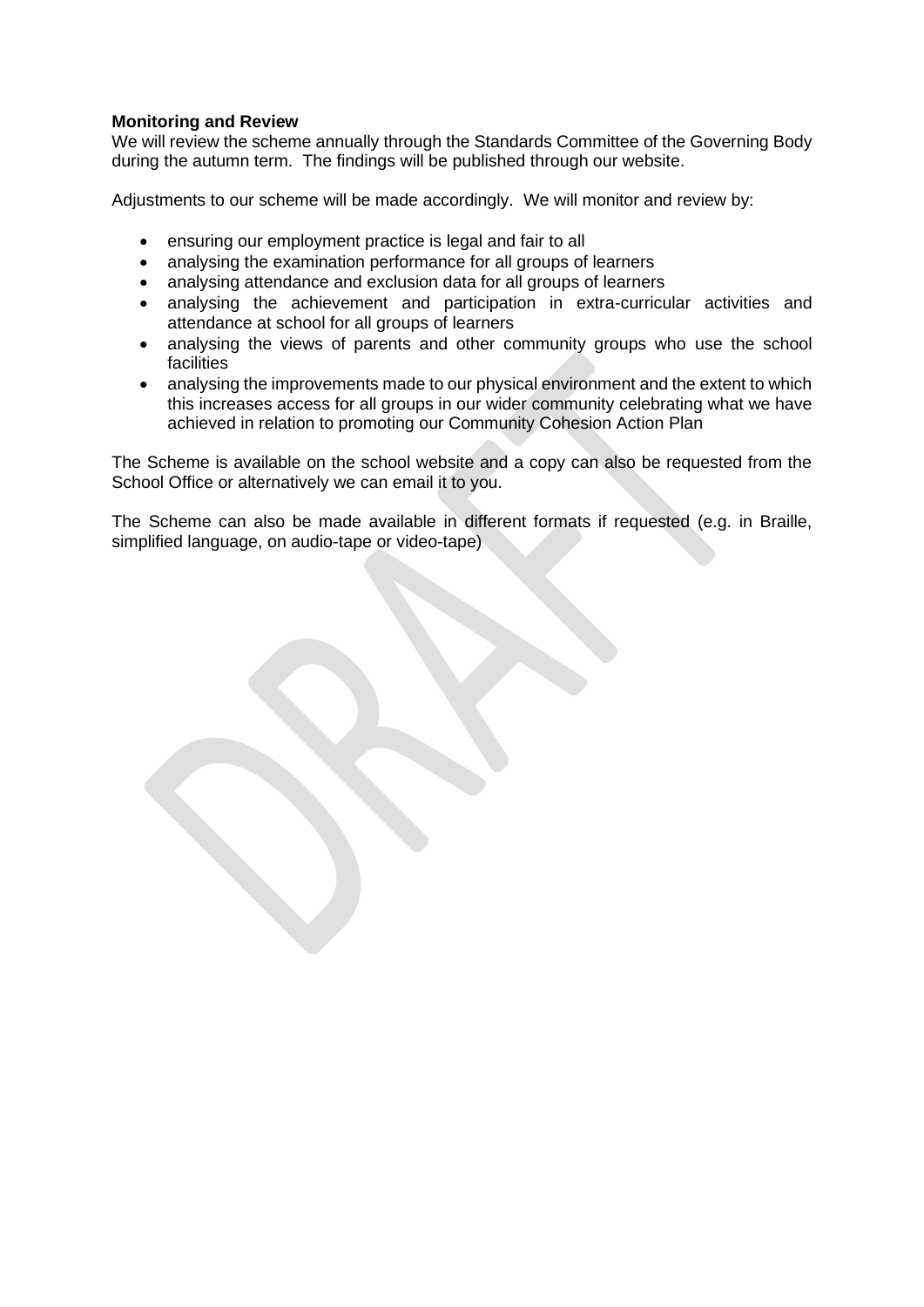### **Single Equality Scheme Action Plan**

| <b>Equality</b><br><b>Strand</b> | <b>Intent</b>                                                                                                              | Implementation<br>(Actions)                                                                                                                                                                                                                                                                                                                                                    | Who                                                    | Impact |
|----------------------------------|----------------------------------------------------------------------------------------------------------------------------|--------------------------------------------------------------------------------------------------------------------------------------------------------------------------------------------------------------------------------------------------------------------------------------------------------------------------------------------------------------------------------|--------------------------------------------------------|--------|
| All                              | All staff are aware of the Single Equality<br>Scheme and have awareness of their<br>responsibilities                       | Raise awareness of Single Equality Scheme<br>annually<br>Induction<br>$\bullet$<br><b>Staff Meetings</b>                                                                                                                                                                                                                                                                       | <b>SLT</b><br>All Staff                                |        |
| All                              | All students achieve in accordance with<br>their targets with no significant gaps in<br>attainment between groups          | Termly monitoring of progress<br>Analysis of assessment data<br>$\bullet$                                                                                                                                                                                                                                                                                                      | <b>Teachers</b><br><b>CS</b><br><b>CH</b><br><b>HW</b> |        |
| All                              | All students maintain good levels of<br>attendance with no significant variation<br>in attendance between student groups   | Monitoring and interventions                                                                                                                                                                                                                                                                                                                                                   | <b>NG</b><br><b>CH</b><br><b>HW</b>                    |        |
| All<br>Community<br>Cohesion     | Students understand that the school has<br>a positive attitude to difference and<br>diversity                              | Promote positive images of a diverse range of<br>$\bullet$<br>people - Assemblies, displays etc<br><b>PHSE</b><br>through Anti-Discrimination<br>and<br>$\bullet$<br>diversity Scheme of Work<br>RE lessons and RE Scheme of Work<br>Celebrate cultural events throughout the year<br>increase<br>student<br>awareness<br>to<br>and<br>understanding of different communities. | <b>Teachers</b><br><b>SLT</b><br><b>CS</b>             |        |
| All                              | All policies do not impact adversely on<br>any disadvantaged group.                                                        | Undertake Equality Impact Assessments during<br>policy reviews and creation of new policies (see<br>Appendix 2)                                                                                                                                                                                                                                                                | <b>SLT</b>                                             |        |
| <b>Disability</b><br>Age         | Access is maximized for all users and<br>does not discriminate unfairly                                                    | Implement and Review access plan. (Appendix 1)                                                                                                                                                                                                                                                                                                                                 | <b>SLT</b><br><b>BC</b>                                |        |
| Socio<br>Economic                | Ensure disadvantaged pupils have the<br>opportunity to access cultural activities<br>equivalent to their non-disadvantaged | Cultural Capital, RADY (Raising Attainment of<br>Disadvantaged Youngsters) project<br>Schemes of work to offer trips and visits, visiting<br>speakers and cultural and sporting activities                                                                                                                                                                                     | <b>Teachers</b><br><b>CS</b>                           |        |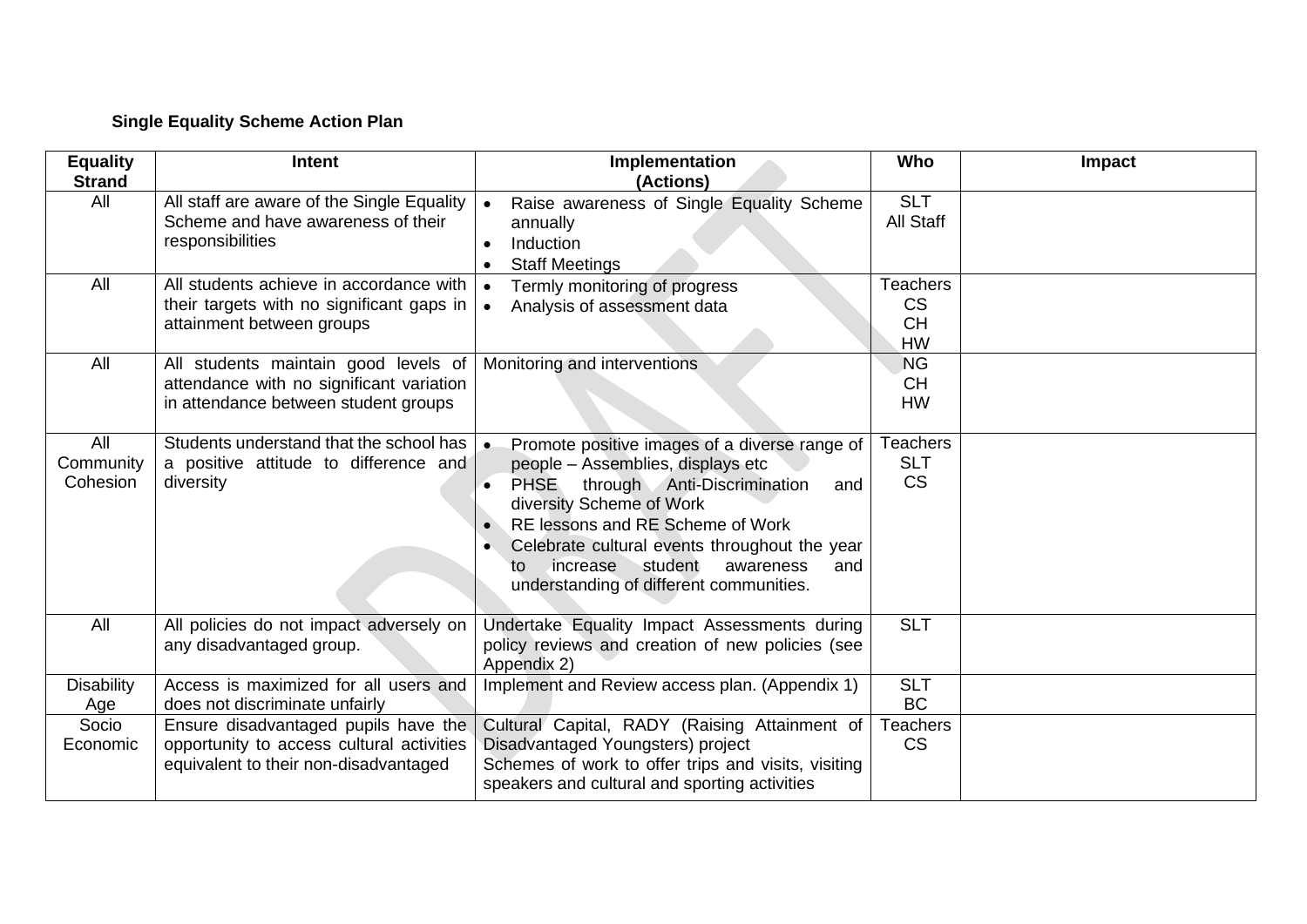| <b>Equality</b>    | <b>Intent</b>                                                                                                                                                                                    | Implementation                                                                                                                                                           | Who              | Impact |
|--------------------|--------------------------------------------------------------------------------------------------------------------------------------------------------------------------------------------------|--------------------------------------------------------------------------------------------------------------------------------------------------------------------------|------------------|--------|
| <b>Strand</b>      |                                                                                                                                                                                                  | (Actions)                                                                                                                                                                |                  |        |
| Race and<br>Gender | Identify, respond and report racist<br>incidents. Report the figures to the<br>Governing body / Local Authority on a<br>termly basis.<br>Identify, respond and record uses of<br>sexist language | Raise awareness of duty<br>Staff to appropriately challenge incidents in line  <br>with Relationship Based Behaviour Co-<br>Regulation Policy and Single Equality Scheme | SLT<br>All Staff |        |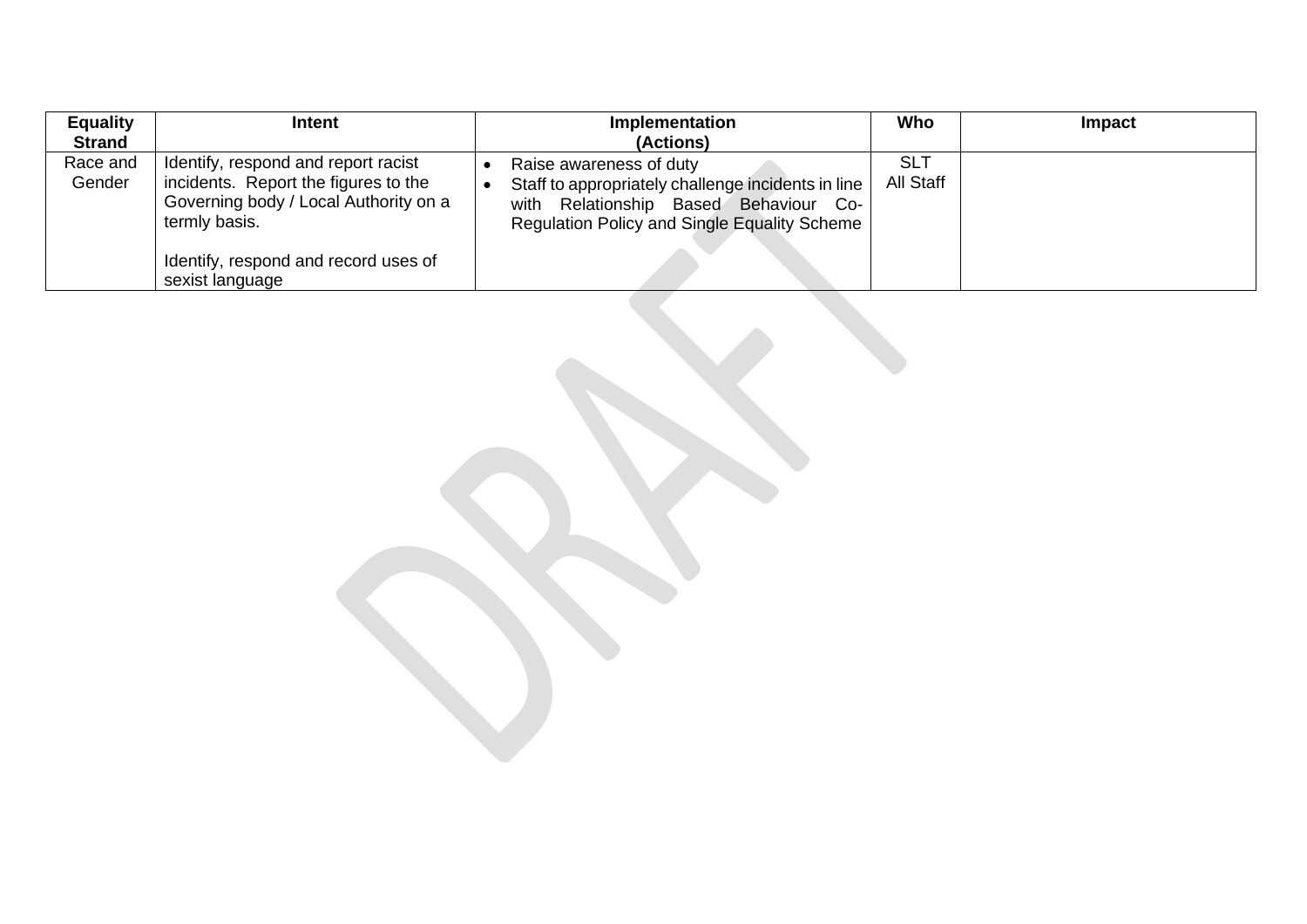#### **Appendix 1**

#### **Accessibility Plan**

#### Woodlands School Wem

- Woodlands School pupil classrooms and access are on the ground floor
- There is lift to access upper floor rooms. There is a 24 hour phone connection in the lift for emergencies
- Lifts are safety checked and maintained every 3 months by external contractors
- There is wheelchair access to the site via the pupil entrance
- Light switches are accessible to wheel chair users
- Doors and corridors are all designed for accessibility when building was constructed in 2003
- There are staff trained to support user of the lift
- There are 3 disabled toilets on site
- There are parking spaces for disabled users

#### Woodlands Oswestry

- There is wheel chair access to the site via a ramp to the main entrance
- There are disabled toilets on site
- Classrooms are accessible for wheel chair users
- Accessibility Access Plan for Holy Trinity Primary School also apply please see school website for details

#### Woodlands Bishop Castle

- There is wheel chair access to the site via a ramp to the main entrance
- There are disabled toilets on site
- Classrooms are accessible for wheel chair users
- Accessibility Access Plan for Bishops Castle Community College also apply please see school website for details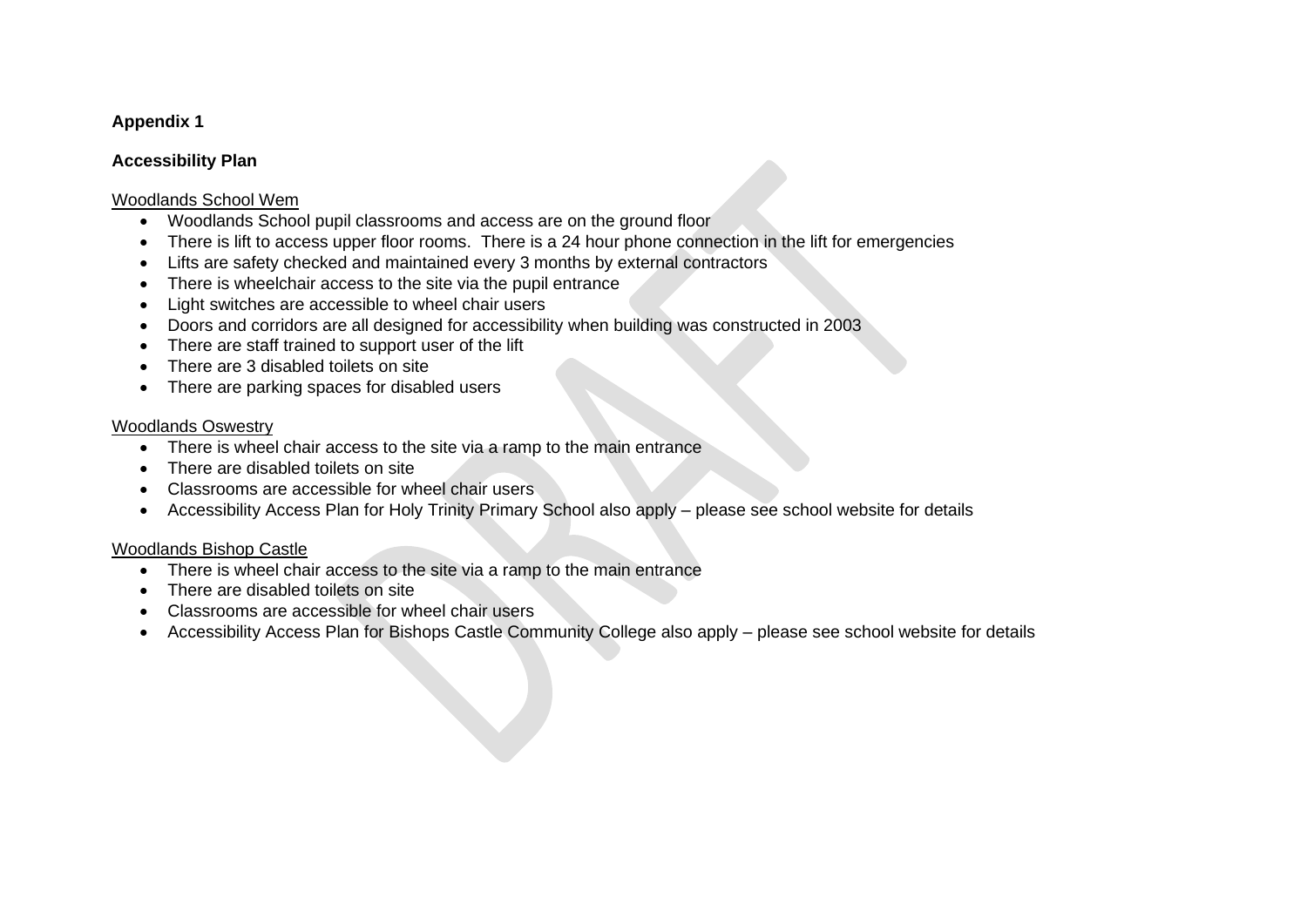| Area                               | <b>Requirement</b>                                                 | <b>Estimated Cost</b>           | <b>Time Frame</b>  |
|------------------------------------|--------------------------------------------------------------------|---------------------------------|--------------------|
| Disabled Parking at Woodlands      | Liaise with site staff at Holy                                     | £800                            | Within 6 months    |
| <b>Oswestry and Bishops Castle</b> | Trinity and Bishops Castle to                                      |                                 |                    |
|                                    | ensure designated bays for                                         |                                 |                    |
|                                    | disabled parking                                                   |                                 |                    |
| Redecoration of areas              | Use of appropriate colour                                          | Part of rolling                 | Annual and ongoing |
|                                    | schemes when redecorating                                          | programme costings              |                    |
|                                    | classrooms and public areas                                        |                                 |                    |
| <b>Staff Training</b>              | Awareness of duties under                                          | <b>Staff Meetings</b>           | Within 3 months    |
|                                    | policies                                                           |                                 |                    |
|                                    |                                                                    |                                 |                    |
|                                    | CPD on supporting children with                                    | Ongoing as part of CPD training | Ongoing            |
|                                    | <b>SEND needs</b>                                                  | Programme                       |                    |
|                                    |                                                                    |                                 |                    |
|                                    | Ensure key members of staff on<br>site are trained to use the lift | Onsite training from Brian Clay | Within 3 months    |
|                                    |                                                                    |                                 |                    |
|                                    |                                                                    |                                 |                    |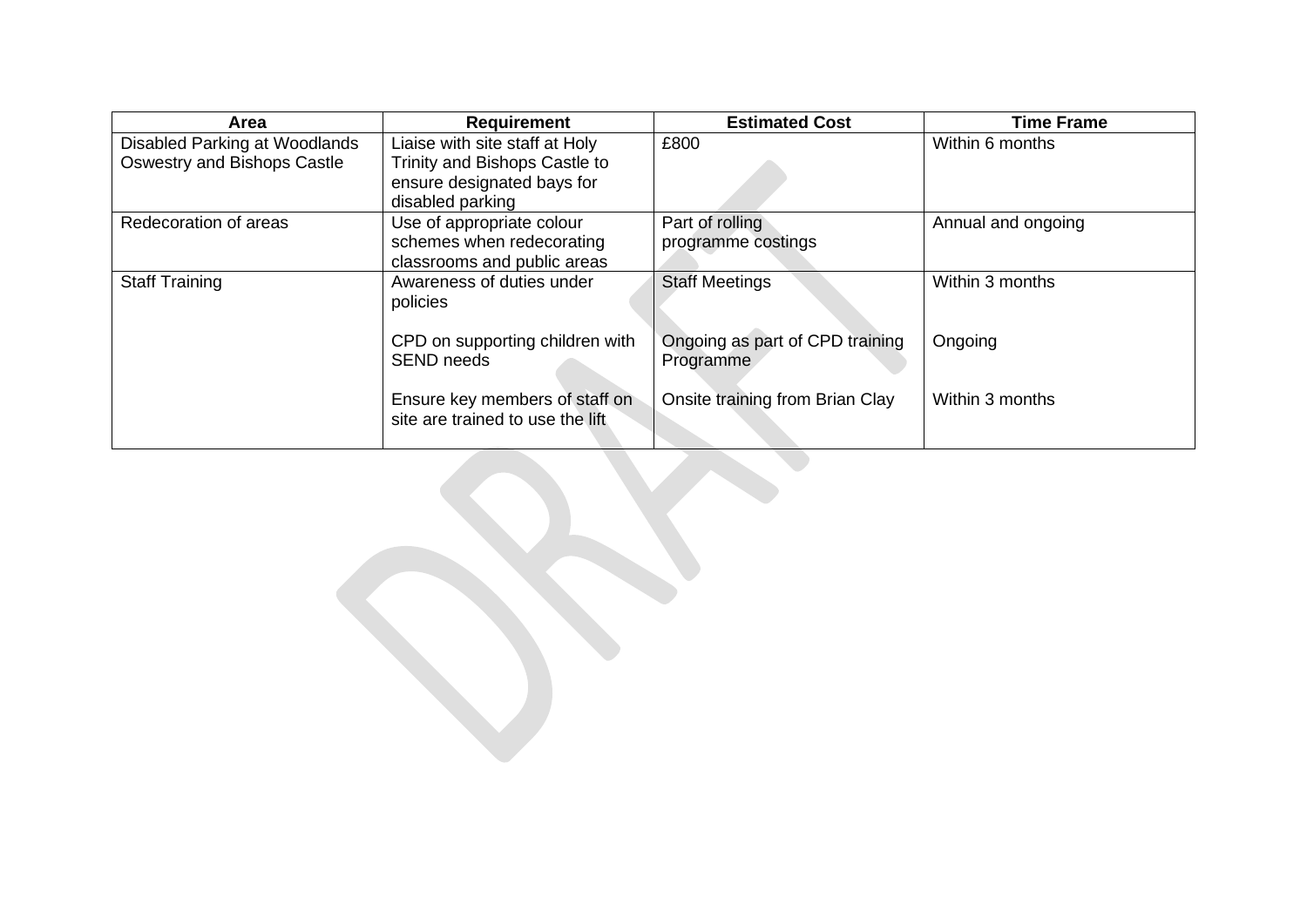## **Identifying Barriers to Access**

From: DfES (2002) *Accessible Schools*

**This list should help you identify barriers to access that exist in schools. The list is not exhaustive. It is designed to encourage a flexible approach to the further questioning of the accessibility of your school.**

#### **Section1: How does your school deliver the curriculum?**

| Question                                                                                                                                                                                                         | Yes          | No |
|------------------------------------------------------------------------------------------------------------------------------------------------------------------------------------------------------------------|--------------|----|
| Do you ensure that teachers and teaching assistants have the necessary training<br>to teach and support disabled pupils?                                                                                         | ✓            |    |
| Are your classrooms optimally organised for disabled pupils?                                                                                                                                                     | $\checkmark$ |    |
| Do lessons provide opportunities for all pupils to achieve?                                                                                                                                                      | ✓            |    |
| Are lessons responsive to pupil diversity?                                                                                                                                                                       | ✓            |    |
| Do lessons involve work to be done by individuals, pairs, groups and the whole<br>class?                                                                                                                         |              |    |
| Are all pupils encouraged to take part in music, drama and physical activities?                                                                                                                                  | ✓            |    |
| Do staff recognise and allow for the additional time required by some disabled<br>pupils to use equipment in practical work?                                                                                     |              |    |
| Do staff provide alternative ways of giving access to experience or understanding<br>for disabled pupils who cannot engage in particular activities, for example some<br>form of exercise in physical education? | ✓            |    |
| Do you provide access to computer technology appropriate for students with<br>disabilities?                                                                                                                      |              |    |
| Are school visits, including overseas visits, made accessible to all pupils<br>irrespective of attainment or impairment?                                                                                         | ✔            |    |
| Are there high expectations of all pupils?                                                                                                                                                                       |              |    |
| Do staff seek to remove all barriers to learning and participation?                                                                                                                                              |              |    |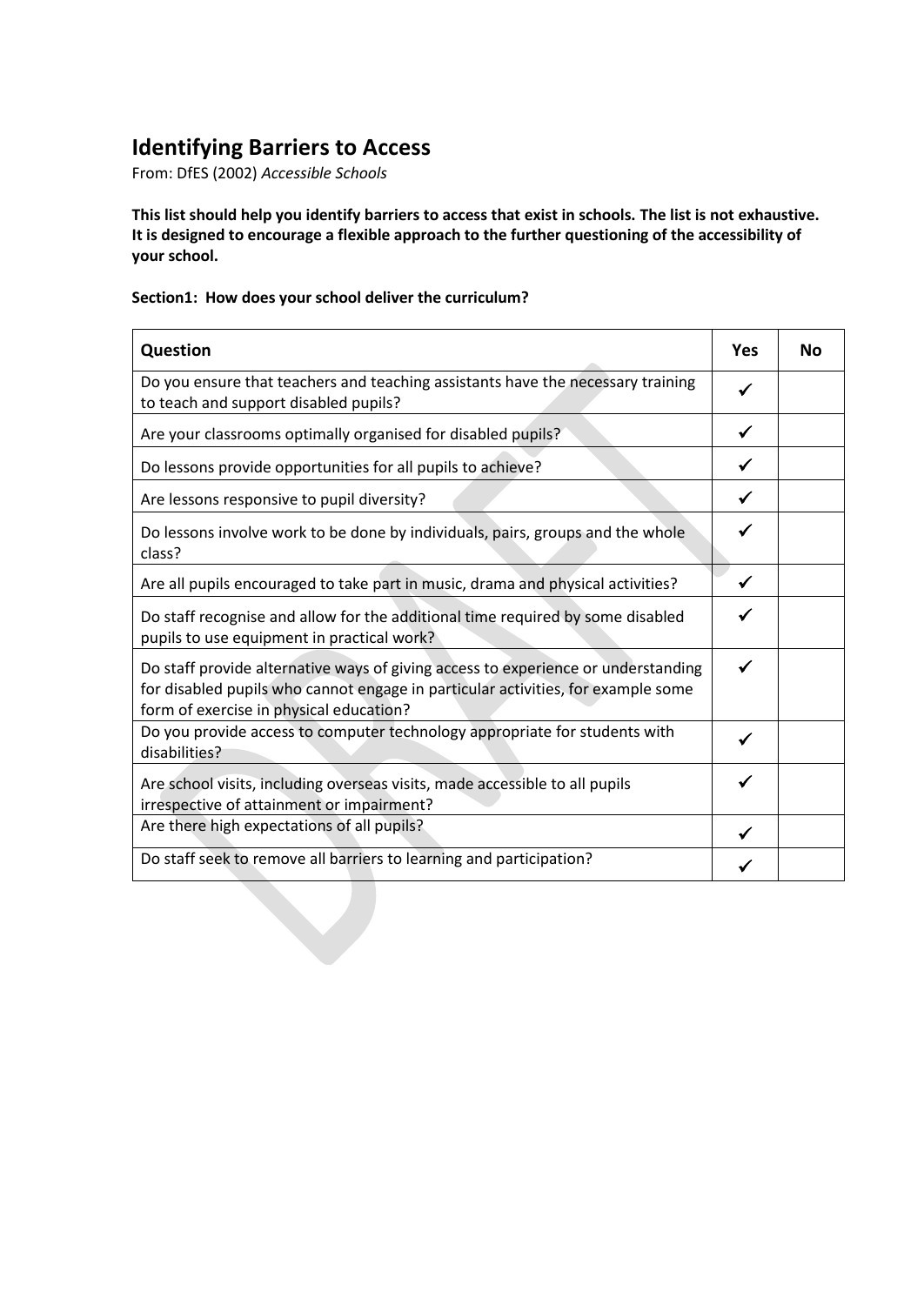#### **Section 2: Is your school designed to meet the needs of all pupils?**

| Question                                                                                    | Yes | <b>No</b> |
|---------------------------------------------------------------------------------------------|-----|-----------|
| Does the size and layout of areas - including all academic, sporting, play, social          |     |           |
| facilities; classrooms, the assembly hall, canteen, library, gymnasium and                  |     |           |
| outdoor sporting facilities, playgrounds and common rooms - allow access for all<br>pupils? |     |           |
| Can pupils who use wheelchairs move around the school without experiencing                  | ✓   |           |
| barriers to access such as those caused by doorways, steps and stairs, toilet               |     |           |
| facilities and showers?                                                                     |     |           |
| Are pathways of travel around the school site and parking arrangements safe,                | ✓   |           |
| routes logical and well signed?                                                             |     |           |
| Are emergency and evacuation systems set up to inform ALL pupils, including                 | ✓   |           |
| pupils with SEN and disability; including alarms with both visual and auditory              |     |           |
| components?                                                                                 |     |           |
| Are non-visual guides used, to assist people to use buildings including lifts with          |     |           |
| tactile buttons?                                                                            |     |           |
| Could any of the décor or signage be considered to be confusing or                          |     |           |
| disorientating for disabled pupils with visual impairment, autism or epilepsy?              |     |           |
| Are areas to which pupils should have access well lit?                                      | ✓   |           |
| Are steps made to reduce background noise for hearing impaired pupils such as               | ✓   |           |
| considering a room's acoustics, noisy equipment?                                            |     |           |
| Is furniture and equipment selected, adjusted and local appropriately?                      | ✓   |           |

#### **Section 3: How does your school deliver materials in other formats?**

| Question                                                                          | Yes     | No |
|-----------------------------------------------------------------------------------|---------|----|
| Do you provide information in simple language, symbols, large print, on           | On.     |    |
| audiotape or in Braille for pupils and prospective pupils who may have difficulty | request |    |
| with standard forms of printed information?                                       |         |    |
| Do you ensure that information is presented to groups in a way which is user      |         |    |
| friendly for people with disabilities e.g. by reading aloud overhead projections  |         |    |
| and describing diagrams?                                                          |         |    |
| Do you have the facilities such as ICT to produce written information in          |         |    |
| different formats?                                                                |         |    |
| Do you ensure that staff are familiar with technology and practices developed     |         |    |
| to assist people with disabilities?                                               |         |    |
|                                                                                   |         |    |